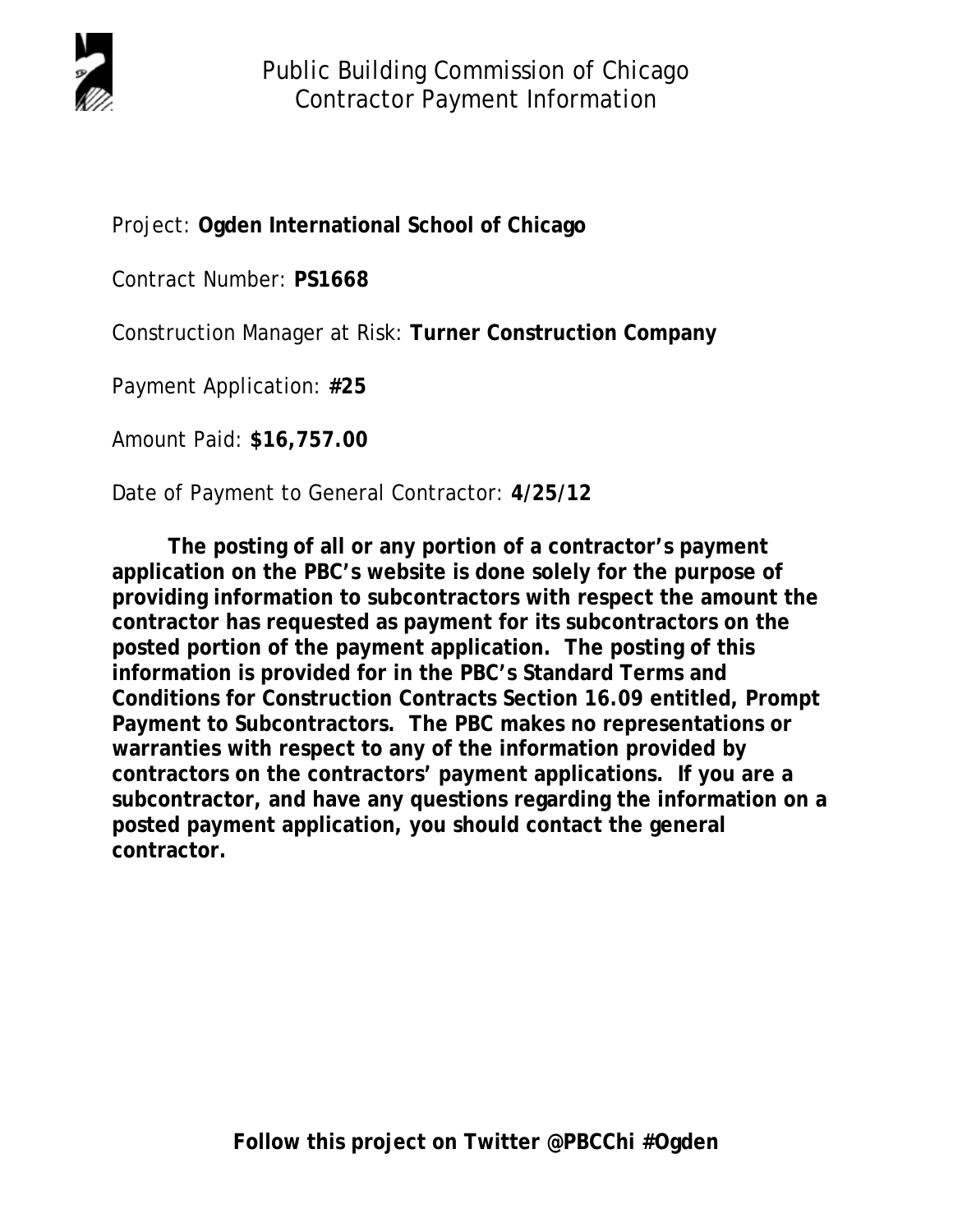## **PUBLIC BUILDING COMMISSION OF CHICAGO**

## **EXHIBIT S**

#### CERTIFICATE OF ARCHITECT - ENGINEER

| Date:<br><b>December 17, 2011</b>                                                                                                                               |                                            |                                                                                                                                                                                                                                                                                                                                                                |                 |
|-----------------------------------------------------------------------------------------------------------------------------------------------------------------|--------------------------------------------|----------------------------------------------------------------------------------------------------------------------------------------------------------------------------------------------------------------------------------------------------------------------------------------------------------------------------------------------------------------|-----------------|
| Project:                                                                                                                                                        | <b>Ogden Replacement Elementary School</b> |                                                                                                                                                                                                                                                                                                                                                                |                 |
| To: Public Building Commission of Chicago<br>In accordance with Resolution No.<br>the Commission and to its Trustee, that:                                      | , relating to the \$                       | adopted by the Public Building Commission of Chicago on<br>Revenue Bonds issued by the Public Building Commission of Chicago for the financing of this project (and all terms used herein shall have the same meaning as in said Resolution), I hereby certify to                                                                                              |                 |
|                                                                                                                                                                 |                                            | 1. Obligations in the amounts stated herein have been incurred by the Commission and that each item thereof is a proper charge<br>against the Construction Account and has not been paid; and                                                                                                                                                                  |                 |
|                                                                                                                                                                 |                                            | 2. No amount hereby approved for payment upon any contract will, when added to all amounts previously paid upon such<br>contract, exceed 90% of current estimates approved by the Architect - Engineer until the aggregate amount of payments withheld<br>equals 5% of the Contract Price (said retained funds being payable as set forth in said Resolution). |                 |
| THE CONTRACTOR                                                                                                                                                  |                                            | <b>Turner Construction Company (Chicago)</b>                                                                                                                                                                                                                                                                                                                   |                 |
| <b>FOR</b><br>is now entitled to the sum of                                                                                                                     |                                            | <b>Ogden Replacement Elementary School</b><br>\$16,757.00                                                                                                                                                                                                                                                                                                      |                 |
| ORIGINAL CONTRACT PRICE<br><b>ADDITIONS</b><br><b>DEDUCTIONS</b><br>NET ADDITION OR DEDUCTION<br>ADJUSTED CONTRACT PRICE                                        |                                            | \$44,788,221.00<br>\$0.00<br>\$0.00<br>\$0.00<br>\$44,788,221.00                                                                                                                                                                                                                                                                                               |                 |
| TOTAL AMOUNT EARNED                                                                                                                                             |                                            |                                                                                                                                                                                                                                                                                                                                                                | \$42,727,239.00 |
| TOTAL RETENTION                                                                                                                                                 |                                            |                                                                                                                                                                                                                                                                                                                                                                | \$58,355.00     |
| a) Reserve Withheld @ 10% of Total Amount Earned, but<br>not to exceed 1% of Contract Price<br>b) Liens and Other Withholding<br>c) Liquidated Damages Withheld |                                            | \$58,355.00<br>\$0.00<br>\$0.00                                                                                                                                                                                                                                                                                                                                |                 |
| TOTAL PAID TO DATE (Include this Payment)                                                                                                                       |                                            |                                                                                                                                                                                                                                                                                                                                                                | \$42,668,884.00 |
| LESS: AMOUNT PREVIOUSLY PAID                                                                                                                                    |                                            |                                                                                                                                                                                                                                                                                                                                                                | \$42,652,127.00 |
| AMOUNT DUE THIS PAYMENT                                                                                                                                         |                                            |                                                                                                                                                                                                                                                                                                                                                                | \$16,757.00     |
| C. Rocco Castellano<br>Architect - Engineer                                                                                                                     |                                            | Date: 12/21/2011                                                                                                                                                                                                                                                                                                                                               |                 |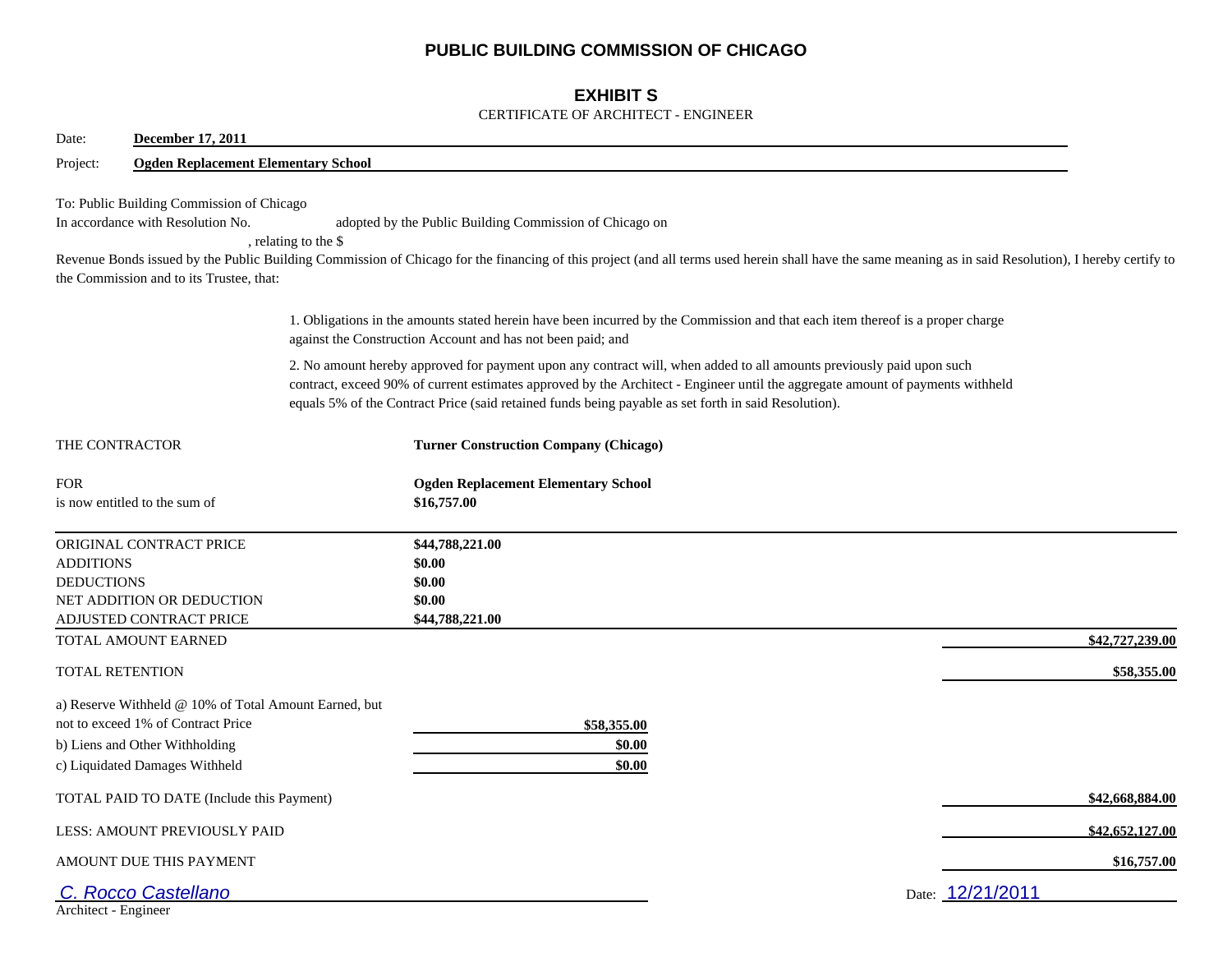## **(1 of 7) CONTRACTOR'S SWORN STATEMENT AND AFFIDAVIT FOR PARTIAL PAYMENT**

| <b>STATE OF Illinois</b> |          |
|--------------------------|----------|
|                          | $\{SS\}$ |
| <b>COUNTY OF Cook</b>    |          |

The affiant, being first duly sworn on oath, deposes and says that he/she is **Project Executive**, of **Turner Construction Company (Chicago)**, an **Illinois** corporation, and duly authorized to make this Affidavit in behalf of said corporation, and for him/herself individually; that he/she is well acquainted with the facts herein set forth and that said corporation is the Contractor with the PUBLIC BUILDING COMMISSION OF CHICAGO, Owner, under Contract No. **1632400** dated the **24th day of November, 2009**, for (describe nature of work)

#### **General Construction**

for (designate Project and Location)

#### **Ogden Replacement Elementary School**

#### **24 W. Walton, Chicago, Illinois 60610**

**·** that the following statements are made for the purpose of procuring a partial payment of

#### **Sixteen thousand seven hundred fifty seven**

#### **\$16,757.00**

under the terms of said Contract;

**·** that the work for which payment is requested has been completed, free and clear of any and all claims, liens, charges, and expenses of any kind or nature whatsoever and in full compliance with the Contract Documents and the requirements of said Owner under them;

**·** that for the purposes of said Contract, the following persons have been contracted with, and have furnished or prepared materials, equipment, supplies, and services for, and having done labor on said improvement;

**·** that the respective amounts set forth opposite their names is the full amount of money due and to become due to each of them respectively;

**·** that this statement is a full, true, and complete statement of all such persons and of the full amount now due and the amount heretofore paid to each of them for such labor, materials, equipment, supplies, and services, furnished or prepared by each of them to or on account of said work, as stated:

| <b>NAME</b><br>and<br><b>ADDRESS</b>                                                                   | <b>TYPE</b><br><b>OF</b><br><b>WORK</b> | <b>TOTAL</b><br><b>CONTRACT</b><br><b>(INCLUDE)</b><br>C.O.'s | <b>TOTAL</b><br><b>WORK</b><br><b>COMPLETE</b> | <b>LESS</b><br><b>RETENTION</b><br><b>(INCLUDE)</b><br><b>CURRENT)</b> | <b>LESS</b><br><b>NET</b><br><b>PREVIOUSLY</b><br><b>PAID</b> | <b>NET</b><br><b>DUE</b><br><b>THIS</b><br><b>PERIOD</b> | <b>BALANCE</b><br>TO<br><b>BECOME</b><br><b>DUE</b> |
|--------------------------------------------------------------------------------------------------------|-----------------------------------------|---------------------------------------------------------------|------------------------------------------------|------------------------------------------------------------------------|---------------------------------------------------------------|----------------------------------------------------------|-----------------------------------------------------|
| 001                                                                                                    | <b>TCCo GMP</b>                         |                                                               |                                                |                                                                        |                                                               |                                                          |                                                     |
| Pinto Construction,<br>7225 W. 105th Street,<br>Palos Hills, Illinois 60465                            | <b>Site Logisitcs</b>                   | 366,042.00                                                    | 366,042.00                                     | 0.00                                                                   | 362,083.80                                                    | 3,958.20                                                 | 0.00                                                |
| Pinto Construction,<br>7225 W. 105th Street,<br>Palos Hills, Illinois 60465                            | <b>Site Logisitcs</b>                   | 8,611.00                                                      | 8,611.00                                       | 0.00                                                                   | 8,611.00                                                      | 0.00                                                     | 0.00                                                |
| Thatcher Foundations,<br>Inc.,<br>7100 Industrial Highway,<br>Gary, Indiana 46406                      | <b>Earth Retention</b>                  | 509,268.00                                                    | 509,268.00                                     | 0.00                                                                   | 488,138.00                                                    | 21,130.00                                                | 0.00                                                |
| Thatcher Foundations,<br>Inc.,<br>7100 Industrial Highway,<br>Gary, Indiana 46406                      | <b>Earth Retention</b>                  | 17,221.00                                                     | 17,221.00                                      | 0.00                                                                   | 17,221.00                                                     | 0.00                                                     | 0.00                                                |
| John Keno & Company,<br>8608 West Catalpa Ave.,<br><b>Suite 808.</b><br>Chicago, Illinois 60656        | Excavation                              | 1,743,875.00                                                  | 1,743,875.00                                   | 0.00                                                                   | 1,743,637.00                                                  | 238.00                                                   | 0.00                                                |
| John Keno & Company,<br>8608 West Catalpa Ave.,<br>Suite 808.<br>Chicago, Illinois 60656               | Excavation                              | 43.673.00                                                     | 43,673.00                                      | 0.00                                                                   | 43.673.00                                                     | 0.00                                                     | 0.00                                                |
| <b>Revcon Construction</b><br>Corporation,<br>500 Industrial Drive,<br>Prairie View, Illinois<br>60069 | <b>Caissons</b>                         | 1,539,773.00                                                  | 1,539,773.00                                   | 0.00                                                                   | 1,534,773.00                                                  | 5,000.00                                                 | 0.00                                                |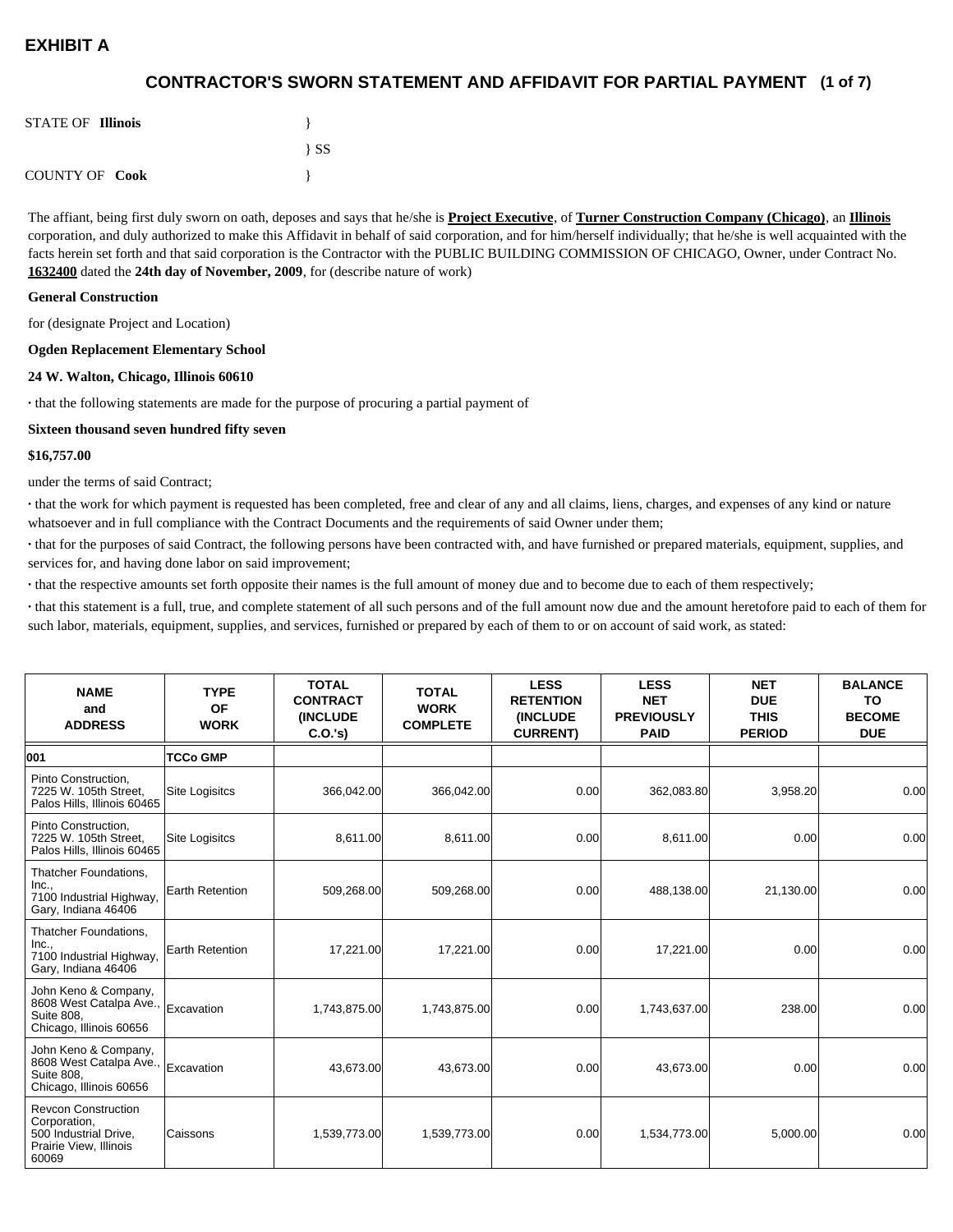### **(2 of 7) CONTRACTOR'S SWORN STATEMENT AND AFFIDAVIT FOR PARTIAL PAYMENT**

| <b>NAME</b><br>and<br><b>ADDRESS</b>                                                                                 | <b>TYPE</b><br><b>OF</b><br><b>WORK</b>          | <b>TOTAL</b><br><b>CONTRACT</b><br><b>(INCLUDE)</b><br>C.O.'s | <b>TOTAL</b><br><b>WORK</b><br><b>COMPLETE</b> | <b>LESS</b><br><b>RETENTION</b><br><b>(INCLUDE)</b><br><b>CURRENT)</b> | <b>LESS</b><br><b>NET</b><br><b>PREVIOUSLY</b><br><b>PAID</b> | <b>NET</b><br><b>DUE</b><br><b>THIS</b><br><b>PERIOD</b> | <b>BALANCE</b><br>TO<br><b>BECOME</b><br><b>DUE</b> |
|----------------------------------------------------------------------------------------------------------------------|--------------------------------------------------|---------------------------------------------------------------|------------------------------------------------|------------------------------------------------------------------------|---------------------------------------------------------------|----------------------------------------------------------|-----------------------------------------------------|
| <b>Revcon Construction</b><br>Corporation,<br>500 Industrial Drive,<br>Prairie View, Illinois<br>60069               | Caissons                                         | 48,763.00                                                     | 48.763.00                                      | 0.00                                                                   | 48,763.00                                                     | 0.00                                                     | 0.00                                                |
| Reliable Contracting &<br>Equipment Co.,<br>333 N Ogden Ave,<br>Chicago, Illinois 60607                              | <b>Site Utilities</b>                            | 407.543.00                                                    | 407,543.00                                     | 0.00                                                                   | 368,952.28                                                    | 38,590.72                                                | 0.00                                                |
| Reliable Contracting &<br>Equipment Co.,<br>333 N Ogden Ave.<br>Chicago, Illinois 60607                              | <b>Site Utilities</b>                            | 8,844.00                                                      | 8,844.00                                       | 0.00                                                                   | 8,844.00                                                      | 0.00                                                     | 0.00                                                |
| Abbey Paving,<br>1949 County Line Road,<br>Aurora, Illinois 60502                                                    | Paving                                           | 63,513.00                                                     | 63,513.00                                      | 0.00                                                                   | 63,513.00                                                     | 0.00                                                     | 0.00                                                |
| Abbey Paving,<br>1949 County Line Road,<br>Aurora, Illinois 60502                                                    | Paving                                           | 1,443.00                                                      | 1,443.00                                       | 0.00                                                                   | 1,443.00                                                      | 0.00                                                     | 0.00                                                |
| <b>Christy Webber</b><br>Landscape,<br>2900 W. Ferdinand St.<br>Chicago, Illinois 60612                              | Landscaping                                      | 275,592.00                                                    | 275,592.00                                     | 2,500.00                                                               | 250,445.82                                                    | 22,646.18                                                | 2,500.00                                            |
| Christy Webber<br>Landscape,<br>2900 W. Ferdinand St,<br>Chicago, Illinois 60612                                     | Landscaping                                      | 8,776.00                                                      | 8.776.00                                       | 0.00                                                                   | 8,776.00                                                      | 0.00                                                     | 0.00                                                |
| Burling Builders, Inc.,<br>44 West 60th Street,<br>Chicago, Illinois 60621                                           | Concrete                                         | 3,773,149.00                                                  | 3,773,149.00                                   | 0.00                                                                   | 3,750,246.00                                                  | 22,903.00                                                | 0.00                                                |
| Burling Builders, Inc.,<br>44 West 60th Street,<br>Chicago, Illinois 60621                                           | Concrete                                         | 118,122.00                                                    | 118,122.00                                     | 0.00                                                                   | 118,122.00                                                    | 0.00                                                     | 0.00                                                |
| Illinois Masonry Corp.,<br>200 Telser Rd.,<br>Lake Zurich, Illinois<br>60047                                         | Masonry and Stone                                | 5,358,949.00                                                  | 5,358,949.00                                   | 0.00                                                                   | 5,356,449.00                                                  | 2.500.00                                                 | 0.00                                                |
| Illinois Masonry Corp.,<br>200 Telser Rd.,<br>Lake Zurich, Illinois<br>60047                                         | Masonry and Stone                                | 169,477.00                                                    | 169,477.00                                     | 0.00                                                                   | 169,477.00                                                    | 0.00                                                     | 0.00                                                |
| Carlo Steel Corporation,<br>3100 East 87th Street,<br>Chicago, Illinois 60617                                        | <b>Structural Steel</b>                          | 2,270,726.00                                                  | 2,270,726.00                                   | 0.00                                                                   | 2,270,726.00                                                  | 0.00                                                     | 0.00                                                |
| Carlo Steel Corporation,<br>3100 East 87th Street,<br>Chicago, Illinois 60617                                        | <b>Structural Steel</b>                          | 77,677.00                                                     | 77,677.00                                      | 0.00                                                                   | 77,677.00                                                     | 0.00                                                     | 0.00                                                |
| <b>Turner Construction</b><br>Company (Chicago),<br>55 East Monroe Street.<br>Suite 3100,<br>Chicago, Illinois 60603 | Structural<br>Steel-Carlo<br>Subs/Suppliers-TCCb | 286,462.00                                                    | 207,352.00                                     | 0.00                                                                   | 207,352.00                                                    | 0.00                                                     | 79,110.00                                           |
| Chicago Architectural<br>Metals, Inc.,<br>4619 N. Ravenswood<br>Ave., Ste #201,<br>Chicago, Illinois 60640           | Miscellaneous<br>Metals                          | 102,786.65                                                    | 102,786.65                                     | 0.00                                                                   | 102,786.65                                                    | 0.00                                                     | 0.00                                                |
| Chicago Architectural<br>Metals, Inc.,<br>4619 N. Ravenswood<br>Ave., Ste #201,<br>Chicago, Illinois 60640           | Miscellaneous<br>Metals                          | 3,867.36                                                      | 3,867.36                                       | 0.00                                                                   | 3,867.36                                                      | 0.00                                                     | 0.00                                                |
| Byus Steel, Inc.,<br>1750 Hubbard St.<br>Batavia, Illinois 60510                                                     | Misc. Metals                                     | 50,000.00                                                     | 50,000.00                                      | 0.00                                                                   | 50,000.00                                                     | 0.00                                                     | 0.00                                                |
| Byus Steel, Inc.,<br>1750 Hubbard St.<br>Batavia, Illinois 60510                                                     | Misc. Metals                                     | 653,671.00                                                    | 653,671.00                                     | 0.00                                                                   | 648,683.24                                                    | 4,987.76                                                 | 0.00                                                |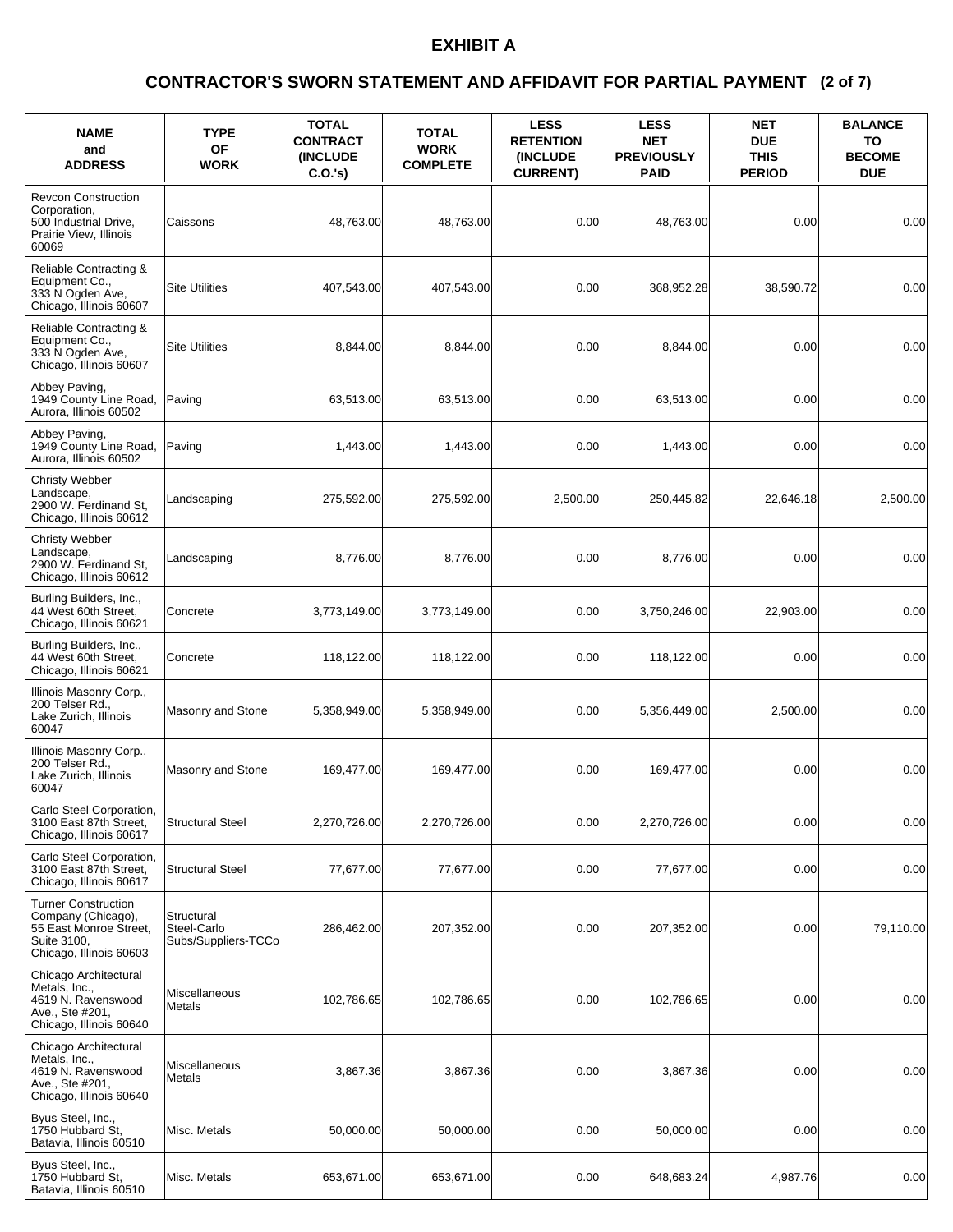### **(3 of 7) CONTRACTOR'S SWORN STATEMENT AND AFFIDAVIT FOR PARTIAL PAYMENT**

| <b>NAME</b><br>and<br><b>ADDRESS</b>                                                                                 | <b>TYPE</b><br>OF<br><b>WORK</b>         | <b>TOTAL</b><br><b>CONTRACT</b><br><b>(INCLUDE)</b><br>C.O.'s | <b>TOTAL</b><br><b>WORK</b><br><b>COMPLETE</b> | <b>LESS</b><br><b>RETENTION</b><br><b>(INCLUDE</b><br><b>CURRENT)</b> | <b>LESS</b><br><b>NET</b><br><b>PREVIOUSLY</b><br><b>PAID</b> | <b>NET</b><br><b>DUE</b><br><b>THIS</b><br><b>PERIOD</b> | <b>BALANCE</b><br>TO<br><b>BECOME</b><br><b>DUE</b> |
|----------------------------------------------------------------------------------------------------------------------|------------------------------------------|---------------------------------------------------------------|------------------------------------------------|-----------------------------------------------------------------------|---------------------------------------------------------------|----------------------------------------------------------|-----------------------------------------------------|
| Byus Steel, Inc.,<br>1750 Hubbard St.<br>Batavia, Illinois 60510                                                     | Misc. Metals                             | 19,218.00                                                     | 19,218.00                                      | 0.00                                                                  | 19,218.00                                                     | 0.00                                                     | 0.00                                                |
| <b>Midwest Fence</b><br>Corporation,<br>900 N. Kedzie Avenue,<br>Chicago, Illinois 60651                             | <b>Metal Fence</b>                       | 216,281.00                                                    | 216,281.00                                     | 0.00                                                                  | 214,118.19                                                    | 2,162.81                                                 | 0.00                                                |
| <b>Midwest Fence</b><br>Corporation,<br>900 N. Kedzie Avenue,<br>Chicago, Illinois 60651                             | <b>Metal Fence</b>                       | 6,532.00                                                      | 6,532.00                                       | 0.00                                                                  | 6,532.00                                                      | 0.00                                                     | 0.00                                                |
| <b>Turner Construction</b><br>Company (Chicago),<br>55 East Monroe Street,<br>Suite 3100,<br>Chicago, Illinois 60603 | Misc. Metals-CAM<br>Subs/Suppliers       | 301,187.30                                                    | 301,187.30                                     | 0.00                                                                  | 301,187.30                                                    | 0.00                                                     | 0.00                                                |
| <b>Turner Construction</b><br>Company (Chicago),<br>55 East Monroe Street.<br>Suite 3100,<br>Chicago, Illinois 60603 | Misc.<br>Metals-Subguard<br>Reimbursment | (383, 588.00)                                                 | (383, 588.00)                                  | 0.00                                                                  | (132, 191.00)                                                 | (251, 397.00)                                            | 0.00                                                |
| Scale Construction Inc.,<br>2101 S. CARPENTER<br>ST, 2ND FLOOR,<br>CHICAGO, Illinois 60608                           | <b>General Trades</b>                    | 982,859.00                                                    | 982,859.00                                     | 0.00                                                                  | 974,683.52                                                    | 8,175.48                                                 | 0.00                                                |
| Scale Construction Inc.,<br>2101 S. CARPENTER<br>ST, 2ND FLOOR,<br>CHICAGO, Illinois 60608                           | <b>General Trades</b>                    | 30,243.00                                                     | 30,243.00                                      | 0.00                                                                  | 30,243.00                                                     | 0.00                                                     | 0.00                                                |
| Carroll Seating Co.,<br>2105 Lunt,<br>Elk Grove Village, Illinois<br>60007                                           | Architectural<br>Millwork &<br>Casework  | 394,152.00                                                    | 394,152.00                                     | 0.00                                                                  | 388,906.65                                                    | 5,245.35                                                 | 0.00                                                |
| Carroll Seating Co.,<br>2105 Lunt,<br>Elk Grove Village, Illinois<br>60007                                           | Architectural<br>Millwork &<br>Casework  | 12,061.00                                                     | 12,061.00                                      | 0.00                                                                  | 12,061.00                                                     | 0.00                                                     | 0.00                                                |
| Kremer & Davis,<br>132 Osborne Road,<br>Fridley, Minnesota 55432                                                     | Waterproofing                            | 360,278.00                                                    | 360,278.00                                     | 0.00                                                                  | 360,278.00                                                    | 0.00                                                     | 0.00                                                |
| Kremer & Davis,<br>132 Osborne Road,<br>Fridley, Minnesota 55432                                                     | Waterproofing                            | 14,557.00                                                     | 14,557.00                                      | 0.00                                                                  | 14,557.00                                                     | 0.00                                                     | 0.00                                                |
| Bennett & Brosseau<br>Roofing, Inc.,<br>535 Anderson Drive,<br>Romeoville, Illinois<br>60446                         | Roofing                                  | 1,700,246.00                                                  | 1,700,246.00                                   | 0.00                                                                  | 1,681,270.04                                                  | 18,975.96                                                | 0.00                                                |
| Bennett & Brosseau<br>Roofing, Inc.,<br>535 Anderson Drive,<br>Romeoville, Illinois<br>60446                         | Roofing                                  | 55,907.00                                                     | 55,907.00                                      | 0.00                                                                  | 55,907.00                                                     | 0.00                                                     | 0.00                                                |
| ASC Fireproofing, Inc.,<br>607 Church Road.<br>Elgin, Illinois 60123                                                 | Fireproofing                             | 166,157.00                                                    | 161,753.00                                     | 1,641.06                                                              | 158,642.62                                                    | 1,469.32                                                 | 6,045.06                                            |
| ASC Fireproofing, Inc.,<br>607 Church Road,<br>Elgin, Illinois 60123                                                 | Fireproofing                             | 4,092.00                                                      | 3,814.74                                       | 0.00                                                                  | 3,814.74                                                      | 0.00                                                     | 277.26                                              |
| <b>Underland Architectural</b><br>Systems, Inc.,<br>20318 Torrence Avenue,<br>Lynwood, Illinois 60411                | Curtaiwall/Glass/Metal<br>Panels         | 1,525,541.00                                                  | 1,525,541.00                                   | 0.00                                                                  | 1,517,608.78                                                  | 7,932.22                                                 | 0.00                                                |
| <b>Underland Architectural</b><br>Systems, Inc.,<br>20318 Torrence Avenue,<br>Lynwood, Illinois 60411                | Curtaiwall/Glass/Metal<br><b>Panels</b>  | 50,955.00                                                     | 50,955.00                                      | 0.00                                                                  | 50,955.00                                                     | 0.00                                                     | 0.00                                                |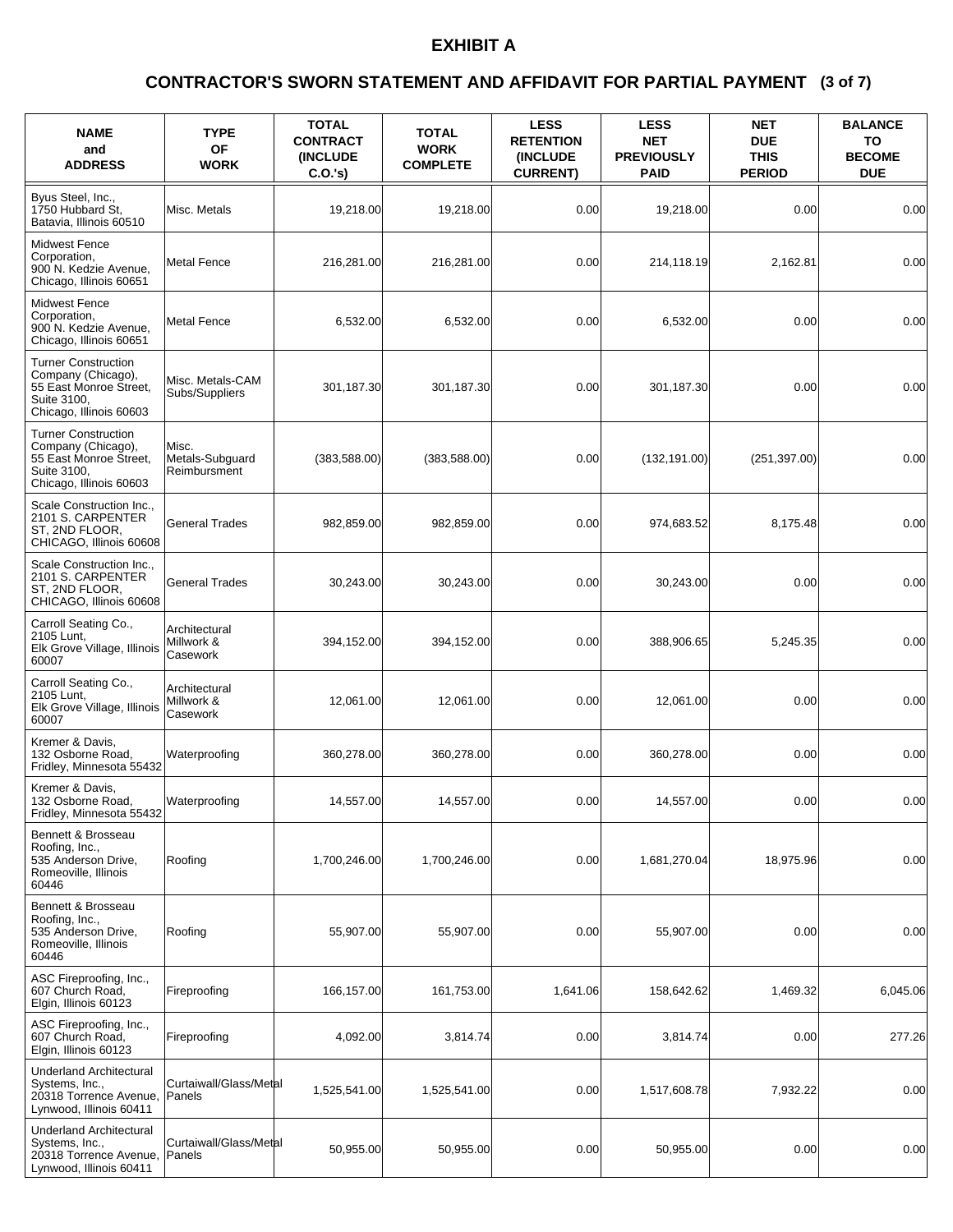### **(4 of 7) CONTRACTOR'S SWORN STATEMENT AND AFFIDAVIT FOR PARTIAL PAYMENT**

| <b>NAME</b><br>and<br><b>ADDRESS</b>                                                                   | <b>TYPE</b><br><b>OF</b><br><b>WORK</b>   | <b>TOTAL</b><br><b>CONTRACT</b><br>(INCLUDE<br>C.O.'s) | <b>TOTAL</b><br><b>WORK</b><br><b>COMPLETE</b> | <b>LESS</b><br><b>RETENTION</b><br><b>(INCLUDE</b><br><b>CURRENT)</b> | <b>LESS</b><br><b>NET</b><br><b>PREVIOUSLY</b><br><b>PAID</b> | NET<br><b>DUE</b><br><b>THIS</b><br><b>PERIOD</b> | <b>BALANCE</b><br>TO<br><b>BECOME</b><br><b>DUE</b> |
|--------------------------------------------------------------------------------------------------------|-------------------------------------------|--------------------------------------------------------|------------------------------------------------|-----------------------------------------------------------------------|---------------------------------------------------------------|---------------------------------------------------|-----------------------------------------------------|
| The Levy Company,<br>3925 Commercial<br>Avenue,<br>Northbrook, Illinois<br>60062                       | Gypsum<br><b>Board/Plaster</b>            | 878,067.00                                             | 878,067.00                                     | 0.00                                                                  | 873,067.00                                                    | 5,000.00                                          | 0.00                                                |
| The Levy Company,<br>3925 Commercial<br>Avenue,<br>Northbrook, Illinois<br>60062                       | Gypsum<br>Board/Plaster                   | 29,531.00                                              | 29,531.00                                      | 0.00                                                                  | 29,531.00                                                     | 0.00                                              | 0.00                                                |
| Mr. Davids Carpet<br>Service,<br>865 W Irving Park Road,<br>Itasca, Illinois 60143                     | Ceramic & Quarry<br> Tile                 | 101,966.00                                             | 101,966.00                                     | 0.00                                                                  | 100,966.00                                                    | 1,000.00                                          | 0.00                                                |
| Mr. Davids Carpet<br>Service,<br>865 W Irving Park Road,<br>Itasca, Illinois 60143                     | Ceramic & Quarry<br>Tile                  | 2,886.00                                               | 2,886.00                                       | 0.00                                                                  | 2,886.00                                                      | 0.00                                              | 0.00                                                |
| Metropolitan Terrazzo,<br>LLC.<br>645 Lunt Avenue,<br>Elk Grove Village, Illinois<br>60007             | Terrazzo                                  | 910,399.00                                             | 910,399.00                                     | 0.00                                                                  | 891,133.51                                                    | 19,265.49                                         | 0.00                                                |
| Metropolitan Terrazzo,<br>LLC.<br>645 Lunt Avenue,<br>Elk Grove Village, Illinois<br>60007             | Terrazzo                                  | 31,986.00                                              | 31,986.00                                      | 0.00                                                                  | 31,986.00                                                     | 0.00                                              | 0.00                                                |
| Floors, Inc,<br>PO Box 700, 1341<br>Cobblestone Way,<br>Woodstock, Illinois<br>60098                   | Wood Flooring<br>W/Striping               | 82,563.00                                              | 82,563.00                                      | 0.00                                                                  | 81,782.91                                                     | 780.09                                            | 0.00                                                |
| Floors, Inc,<br>PO Box 700, 1341<br>Cobblestone Way,<br>Woodstock, Illinois<br>60098                   | <b>Wood Flooring</b><br>W/Striping        | 2,789.00                                               | 2,789.00                                       | 0.00                                                                  | 2,789.00                                                      | 0.00                                              | 0.00                                                |
| Flooring Resources,<br>600 W. Pratt.<br>Elk Grove, Illinois 60007                                      | <b>Resilient Flooring &amp;</b><br>Carpet | 207,681.00                                             | 207,681.00                                     | 0.00                                                                  | 206,181.00                                                    | 1,500.00                                          | 0.00                                                |
| Flooring Resources,<br>600 W. Pratt,<br>Elk Grove, Illinois 60007                                      | Resilient Flooring &<br>Carpet            | 5,198.00                                               | 5,198.00                                       | 0.00                                                                  | 5,198.00                                                      | 0.00                                              | 0.00                                                |
| DBM Services, Inc.,<br>16W107 83rd Street,<br>Burr Ridge, Illinois 60527                               | <b>Fluid Applied</b><br>Flooring          | 77,623.00                                              | 77,623.00                                      | 0.00                                                                  | 77,623.00                                                     | 0.00                                              | 0.00                                                |
| DBM Services, Inc.,<br>16W107 83rd Street,<br>Burr Ridge, Illinois 60527                               | <b>Fluid Applied</b><br>Flooring          | 3,340.00                                               | 3,340.00                                       | 0.00                                                                  | 3,340.00                                                      | 0.00                                              | 0.00                                                |
| Continental Painting &<br>Decorating, Inc.,<br>2255 South Wabash<br>Avenue,<br>Chicago, Illinois 60616 | Painting                                  | 298,320.00                                             | 298,320.00                                     | 0.00                                                                  | 295,876.35                                                    | 2,443.65                                          | 0.00                                                |
| Continental Painting &<br>Decorating, Inc.,<br>2255 South Wabash<br>Avenue,<br>Chicago, Illinois 60616 | Painting                                  | 9,815.00                                               | 9,815.00                                       | 0.00                                                                  | 9,815.00                                                      | 0.00                                              | 0.00                                                |
| Interior Concepts Inc,<br>7150 N Ridgeway Ave,<br>Lincolnwood, Illinois<br>60712                       | <b>Toilet Partitions</b>                  | 117,504.00                                             | 117,504.00                                     | 0.00                                                                  | 111,324.92                                                    | 6,179.08                                          | 0.00                                                |
| Interior Concepts Inc,<br>7150 N Ridgeway Ave,<br>Lincolnwood, Illinois<br>60712                       | <b>Toilet Partitions</b>                  | 3,697.00                                               | 3,697.00                                       | 0.00                                                                  | 3,697.00                                                      | 0.00                                              | 0.00                                                |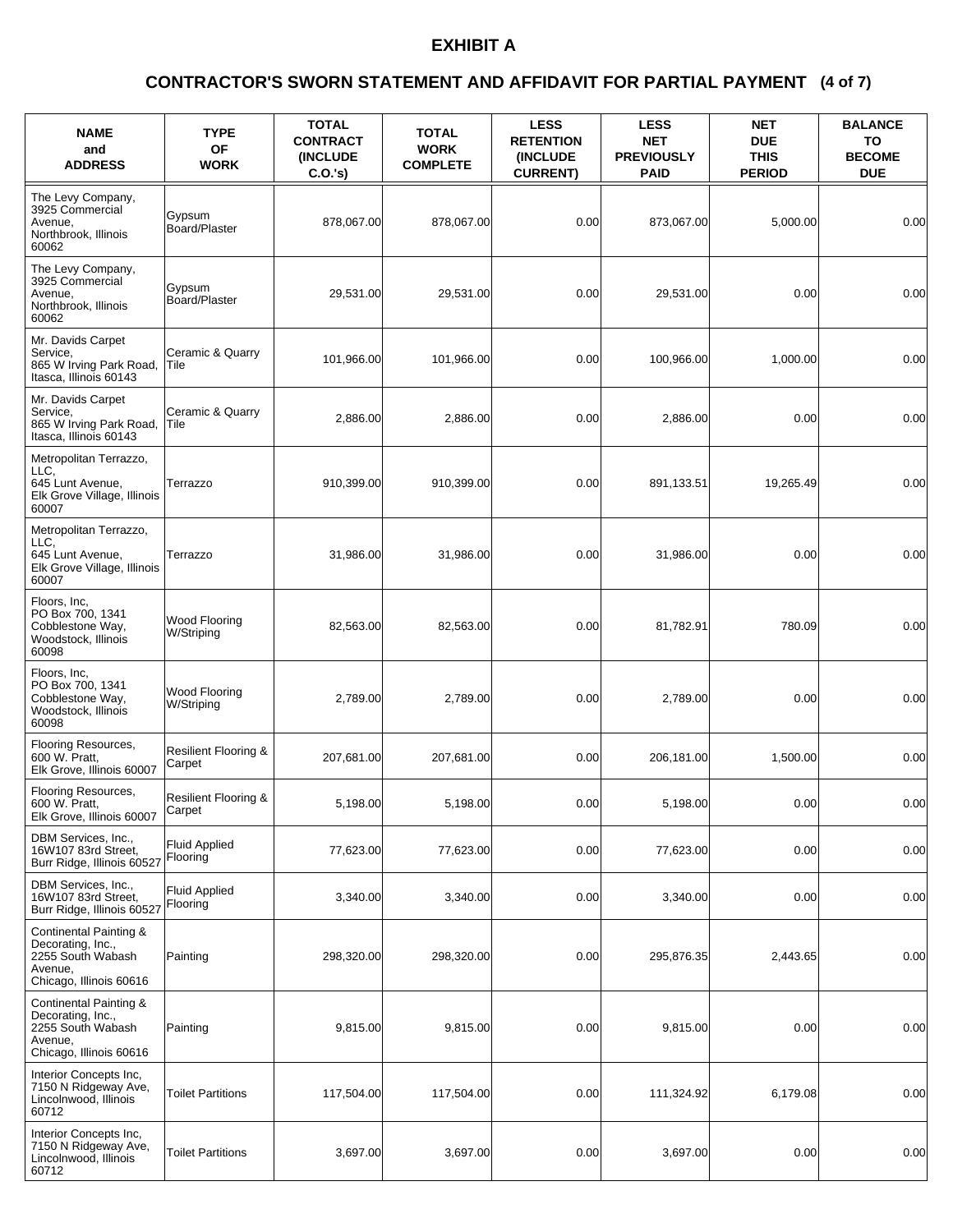### **(5 of 7) CONTRACTOR'S SWORN STATEMENT AND AFFIDAVIT FOR PARTIAL PAYMENT**

| <b>NAME</b><br>and<br><b>ADDRESS</b>                                                                                 | <b>TYPE</b><br><b>OF</b><br><b>WORK</b> | <b>TOTAL</b><br><b>CONTRACT</b><br>(INCLUDE<br>C.O.'s) | <b>TOTAL</b><br><b>WORK</b><br><b>COMPLETE</b> | <b>LESS</b><br><b>RETENTION</b><br>(INCLUDE<br><b>CURRENT)</b> | <b>LESS</b><br><b>NET</b><br><b>PREVIOUSLY</b><br><b>PAID</b> | <b>NET</b><br><b>DUE</b><br><b>THIS</b><br><b>PERIOD</b> | <b>BALANCE</b><br>TO<br><b>BECOME</b><br><b>DUE</b> |
|----------------------------------------------------------------------------------------------------------------------|-----------------------------------------|--------------------------------------------------------|------------------------------------------------|----------------------------------------------------------------|---------------------------------------------------------------|----------------------------------------------------------|-----------------------------------------------------|
| Electrical Contractors,<br>Inc.,<br>1252 Allanson Road,<br>Mundelein, Illinois 60060                                 | Parking Control<br>System               | 38,299.00                                              | 38,299.00                                      | 0.00                                                           | 38,299.00                                                     | 0.00                                                     | 0.00                                                |
| Electrical Contractors,<br>Inc.,<br>1252 Allanson Road,<br>Mundelein, Illinois 60060                                 | Parking Control<br>System               | 1,306.00                                               | 1,306.00                                       | 0.00                                                           | 1.306.00                                                      | 0.00                                                     | 0.00                                                |
| <b>Turner Construction</b><br>Company (Chicago),<br>55 East Monroe Street,<br>Suite 3100.<br>Chicago, Illinois 60603 | General<br>Specialties-Nedland          | 25,038.00                                              | 25,038.00                                      | 0.00                                                           | 25,038.00                                                     | 0.00                                                     | 0.00                                                |
| Poblocki Sign Company<br>LLC,<br>P.O. Box 1541,<br>Milwaukee, Wisconsin<br>53201-1541                                | Signage                                 | 105,583.00                                             | 105,583.00                                     | 0.00                                                           | 105,583.00                                                    | 0.00                                                     | 0.00                                                |
| Poblocki Sign Company<br>LLC.<br>P.O. Box 1541,<br>Milwaukee, Wisconsin<br>53201-1541                                | Signage                                 | 3,137.00                                               | 3,137.00                                       | 0.00                                                           | 3,137.00                                                      | 0.00                                                     | 0.00                                                |
| Larson Equipment &<br>Furniture,<br>403 S Vermnt,<br>Palatine, Illinois 60067                                        | <b>Metal Lockers</b>                    | 135,591.00                                             | 135,591.00                                     | 0.00                                                           | 135,591.00                                                    | 0.00                                                     | 0.00                                                |
| Larson Equipment &<br>Furniture,<br>403 S Vermnt,<br>Palatine, Illinois 60067                                        | <b>Metal Lockers</b>                    | 4,718.00                                               | 4,718.00                                       | 0.00                                                           | 4,718.00                                                      | 0.00                                                     | 0.00                                                |
| <b>Turner Construction</b><br>Company (Chicago),<br>55 East Monroe Street,<br>Suite 3100,<br>Chicago, Illinois 60603 | Playground<br>Equip.-NuToys             | 41,562.00                                              | 41,562.00                                      | 0.00                                                           | 41,562.00                                                     | 0.00                                                     | 0.00                                                |
| M.L. Rongo, Inc.,<br>4817 W. Lake Street,<br>Melrose Park, Illinois<br>60160                                         | Food Service<br>Equipment               | 156,706.00                                             | 156,706.00                                     | 0.00                                                           | 155,212.00                                                    | 1,494.00                                                 | 0.00                                                |
| M.L. Rongo, Inc.,<br>4817 W. Lake Street,<br>Melrose Park. Illinois<br>60160                                         | <b>Food Service</b><br>Equipment        | 5,726.00                                               | 5,726.00                                       | 0.00                                                           | 5,726.00                                                      | 0.00                                                     | 0.00                                                |
| <b>SCHINDLER</b><br>ELEVATOR,<br>1530 Timberwolf Dr.<br>Holland, Ohio 43528                                          | Elevators                               | 348,786.00                                             | 348,786.00                                     | 0.00                                                           | 346,786.00                                                    | 2,000.00                                                 | 0.00                                                |
| <b>SCHINDLER</b><br>ELEVATOR.<br>1530 Timberwolf Dr,<br>Holland, Ohio 43528                                          | Elevators                               | 11,918.00                                              | 11,918.00                                      | 0.00                                                           | 11,918.00                                                     | 0.00                                                     | 0.00                                                |
| F. E. Moran Fire<br>Protection of Northern<br>III.,<br>2165 Shermer Rd Ste D,<br>Northbrook, Illinois<br>60062       | Fire Protection                         | 426,670.00                                             | 426,670.00                                     | 0.00                                                           | 421,730.51                                                    | 4,939.49                                                 | 0.00                                                |
| F. E. Moran Fire<br>Protection of Northern<br>III.,<br>2165 Shermer Rd Ste D,<br>Northbrook, Illinois<br>60062       | Fire Protection                         | 12,273.00                                              | 12,273.00                                      | 0.00                                                           | 12,211.73                                                     | 61.27                                                    | 0.00                                                |
| Norman Mechanical,<br>3850 Industrial Avenue,<br>Rolling Meadows, Illinois<br>60008                                  | Plumbing                                | 1,247,263.00                                           | 1,247,263.00                                   | 0.00                                                           | 1,235,540.00                                                  | 11,723.00                                                | 0.00                                                |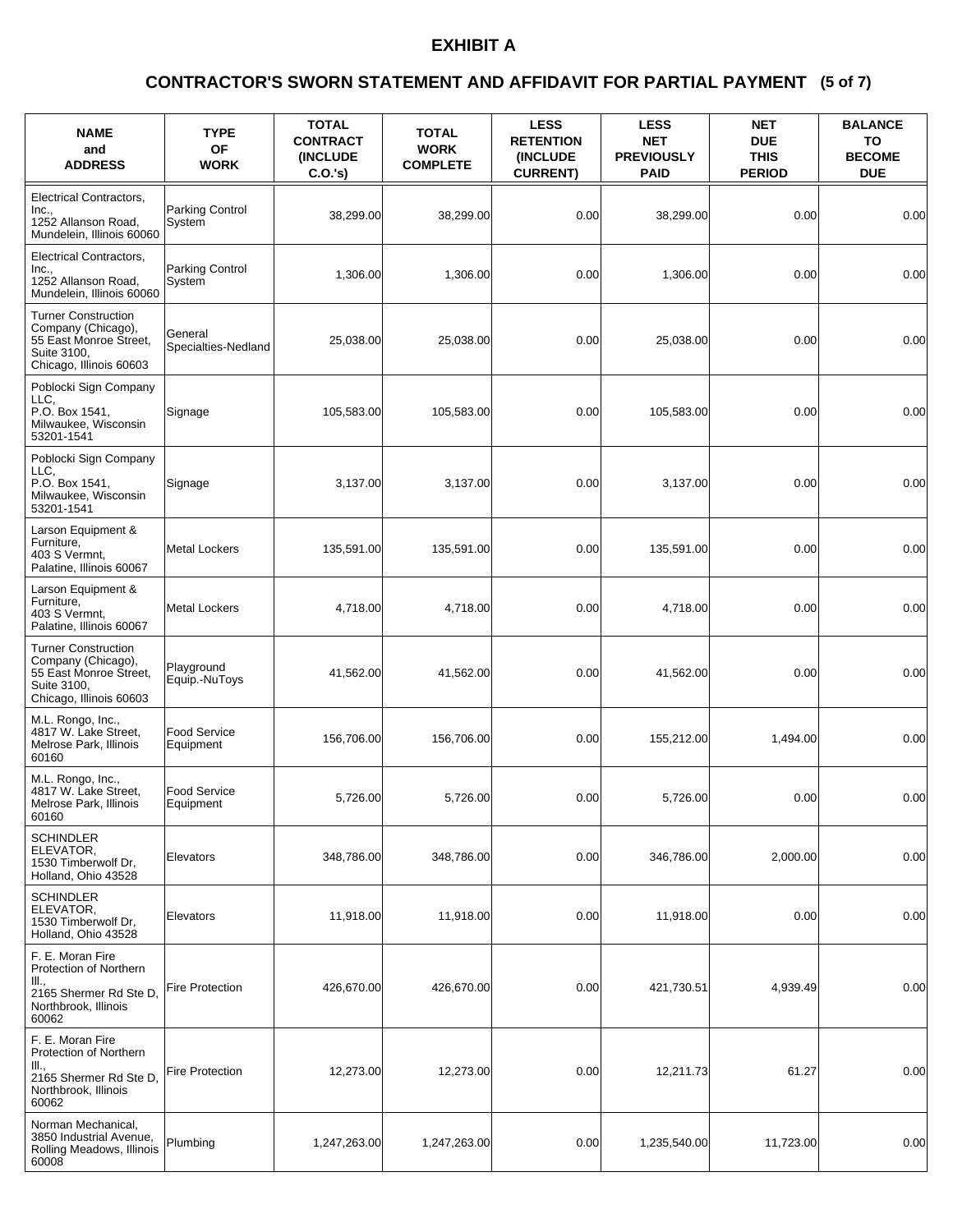### **(6 of 7) CONTRACTOR'S SWORN STATEMENT AND AFFIDAVIT FOR PARTIAL PAYMENT**

| <b>NAME</b><br>and<br><b>ADDRESS</b>                                                                                  | <b>TYPE</b><br>OF<br><b>WORK</b>                                                                                                                                                                         | <b>TOTAL</b><br><b>CONTRACT</b><br><b>(INCLUDE)</b><br>C.O.'s) | <b>TOTAL</b><br><b>WORK</b><br><b>COMPLETE</b> | <b>LESS</b><br><b>RETENTION</b><br><b>(INCLUDE)</b><br><b>CURRENT)</b> | <b>LESS</b><br><b>NET</b><br><b>PREVIOUSLY</b><br><b>PAID</b> | <b>NET</b><br><b>DUE</b><br><b>THIS</b><br><b>PERIOD</b> | <b>BALANCE</b><br>TO<br><b>BECOME</b><br><b>DUE</b> |
|-----------------------------------------------------------------------------------------------------------------------|----------------------------------------------------------------------------------------------------------------------------------------------------------------------------------------------------------|----------------------------------------------------------------|------------------------------------------------|------------------------------------------------------------------------|---------------------------------------------------------------|----------------------------------------------------------|-----------------------------------------------------|
| Norman Mechanical,<br>3850 Industrial Avenue.<br>Rolling Meadows, Illinois<br>60008                                   | Plumbing                                                                                                                                                                                                 | 32.701.00                                                      | 32,701.00                                      | 0.00                                                                   | 32,701.00                                                     | 0.00                                                     | 0.00                                                |
| International Piping<br>Systems, Inc.,<br>444 East State Parkway,<br>Suite 123,<br>Schaumburg, Illinois<br>60173-4538 | Mechanical<br><b>W/Controls</b>                                                                                                                                                                          | 2,967,522.30                                                   | 2,967,522.30                                   | 0.00                                                                   | 2,967,522.30                                                  | 0.00                                                     | 0.00                                                |
| International Piping<br>Systems, Inc.,<br>444 East State Parkway,<br>Suite 123,<br>Schaumburg, Illinois<br>60173-4538 | Mechanical<br><b>W/Controls</b>                                                                                                                                                                          | 96,173.00                                                      | 96,173.00                                      | 0.00                                                                   | 96,173.00                                                     | 0.00                                                     | 0.00                                                |
| <b>Turner Construction</b><br>Company (Chicago),<br>55 East Monroe Street,<br>Suite 3100,<br>Chicago, Illinois 60603  | <b>IPS</b><br>Subs/Suppliers-TCCb                                                                                                                                                                        | 641,444.70                                                     | 498,636.00                                     | 0.00                                                                   | 498,636.00                                                    | 0.00                                                     | 142,808.70                                          |
| Connelly Electric,<br>40 S. Addison Rd, Suite<br>100,<br>Addison, Illinois 60101                                      | Electrical                                                                                                                                                                                               | 3,998,043.00                                                   | 3,998,043.00                                   | 0.00                                                                   | 3,961,716.96                                                  | 36,326.04                                                | 0.00                                                |
| Connelly Electric,<br>40 S. Addison Rd, Suite<br>100.<br>Addison, Illinois 60101                                      | Electrical                                                                                                                                                                                               | 125,795.00                                                     | 125,795.00                                     | 0.00                                                                   | 125,795.00                                                    | 0.00                                                     | 0.00                                                |
| <b>Turner Construction</b><br>Company (Chicago),<br>55 East Monroe Street,<br>Suite 3100,<br>Chicago, Illinois 60603  | <b>Fixed General</b><br>ConditionsNot-To-Exceed<br>General<br><b>ConditionCM Fee</b><br>(2%)Railroad<br>InsuranceTCCo<br>P&P BondBuilders<br><b>Risk</b><br>InsuranceTCCo<br>Construction<br>Contingency | 6,104,763.69                                                   | 5,421,289.65                                   | 54,213.94                                                              | 5,357,662.05                                                  | 9,413.66                                                 | 737,687.98                                          |
|                                                                                                                       | <b>Subtotal TCCo GMP</b>                                                                                                                                                                                 | 42,658,886.00                                                  | 41,748,812.00                                  | 58,355.00                                                              | 41,673,700.00                                                 | 16,757.00                                                | 968.429.00                                          |
| 002                                                                                                                   | TCCo GMP without<br>retention held                                                                                                                                                                       |                                                                |                                                |                                                                        |                                                               |                                                          |                                                     |
| <b>Turner Construction</b><br>Company (Chicago),<br>55 East Monroe Street,<br>Suite 3100.<br>Chicago, Illinois 60603  | Subguard                                                                                                                                                                                                 | 447,572.00                                                     | 447,572.00                                     | 0.00                                                                   | 447,572.00                                                    | 0.00                                                     | 0.00                                                |
| <b>Turner Construction</b><br>Company (Chicago),<br>55 East Monroe Street,<br>Suite 3100.<br>Chicago, Illinois 60603  | <b>TCCo Insurance</b>                                                                                                                                                                                    | 396,724.00                                                     | 380,855.00                                     | 0.00                                                                   | 380,855.00                                                    | 0.00                                                     | 15,869.00                                           |
| <b>Turner Construction</b><br>Company (Chicago),<br>55 East Monroe Street,<br>Suite 3100,<br>Chicago, Illinois 60603  | Preconstruction<br><b>Services</b>                                                                                                                                                                       | 150,000.00                                                     | 150,000.00                                     | 0.00                                                                   | 150,000.00                                                    | 0.00                                                     | 0.00                                                |
| Subtotal TCCo GMP without retention held                                                                              |                                                                                                                                                                                                          | 994,296.00                                                     | 978,427.00                                     | 0.00                                                                   | 978,427.00                                                    | 0.00                                                     | 15,869.00                                           |
| 003                                                                                                                   | Owner<br><b>Contingency</b>                                                                                                                                                                              |                                                                |                                                |                                                                        |                                                               |                                                          |                                                     |
| To Be Let                                                                                                             | Owner Contingency                                                                                                                                                                                        | 1,135,039.00                                                   | 0.00                                           | 0.00                                                                   | 0.00                                                          | 0.00                                                     | 1,135,039.00                                        |
|                                                                                                                       | <b>Subtotal Owner Contingency</b>                                                                                                                                                                        | 1,135,039.00                                                   | 0.00                                           | 0.00                                                                   | 0.00                                                          | 0.00                                                     | 1,135,039.00                                        |
|                                                                                                                       | Total                                                                                                                                                                                                    | 44,788,221.00                                                  | 42,727,239.00                                  | 58,355.00                                                              | 42,652,127.00                                                 | 16,757.00                                                | 2,119,337.00                                        |